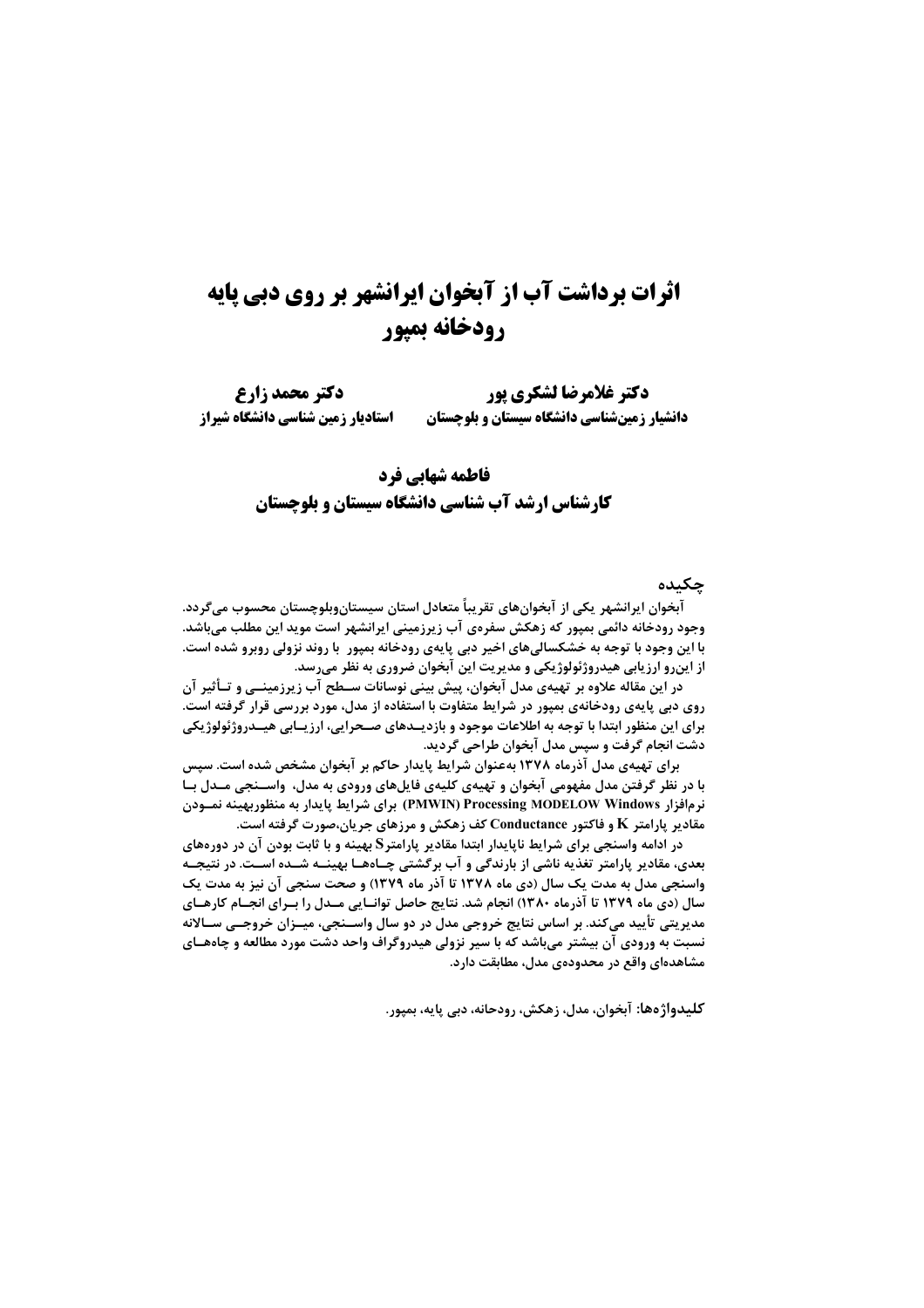مقدمه

در چند دههی اخیر بـه دلیـل پیـشرفت تکنولـوژی در نحـوهی اسـتخراج آبهـای زیرزمینی و همچنین به دلیل رشد سـریع جمعیـت استحـصال و برداشـت بـی,رویـه از آبخوانهای کشور انجام گردیده است. در نتیجه اهمیت برنامهریزی و مدیریت صحیح، جهت بهرهبرداری بهینه از این منابع احساس شده است. در این راستا مدلهای ریاضی می توانند به عنوان ابزاری مفید و کارآمد در جهت شناسایی سیـستم هیـدروژئولوژیکی، مشاهدهی عکس|لعمل آبخوان نسبت به تنشهای وارده مورد اسـتفاده قـرار گیرنـد. در واقع سعی مدلهای آب زیرزمینی برآن است که مسائل پیچیدهی جریان آب زیرزمینی ,ا حل نمايد(Prickett,1975:1-143,مدل , ياضي MODFLOW يكي از مدل هاي معبروف ارایه شده در زمینهی بررسی آبهای زیرزمینی است که توسط مـک\دونـال و هـاربوف معرفی گردید (McDonald and Harbaugh,1988). تا کنون در نقاط زیادی از جهیان جهت بررســی و مــدیریت آبخــوانِهــای زیرزمینــی از ایــن مــدل اســتفاده شــده اســت Al-Thani et al.2004:271-276Facchi et al.2004:1053-1063, Dahan et al.2004:115-136

حوضهی آبریز ایرانشهر در منتهی|لیه شرقی حوضـهی آبریـز جازموریـان شـرقی در استان سیستان و بلوچستان در جنــوب شــرق ایـران قـرار دارد. ایــن محــدوده در بــین طول های جغرافیایی َ۲۵°۴۰ تا َ۲۵°۴۱ شرقی و عرض هـای جغرافیـایی َ۴۹ °۲۶ تـا ۴۸<sup>° ۲۷</sup> شمالی احاطه شده است. وسعت این حوضه حدود ۸۰۱۸ کیلومترمربع بـوده كه از اين مقدار حدود۶۸۸۲ كيلومترمربع توسط ارتفاعات و مابقي توسط مناطق آبرفتي دشت پوشیده شده است. دشت ایرانــشهر بــهعنــوان جزیــی از حوضــه آبریــز ایرانــشهر محسوب شده و آبخوان ایرانشهر در آن قرار دارد.

این آبخوان ِ از نظر بیلان آبهای زیرزمینی، یکی از آبخوانهای تقریبا متعادل ایـن استان میباشد. وجود رودخانهی دائمی بمپور که زهکـش سـفره آب زیرزمینـی دشـت ایرانشهر می،باشد مؤید این مطلب است. در سال های اخیر به دلیل خشکسالی و افزایش برداشت از آبخوان ایرانشهر، رودخانهی بمپور با روند نزولی دبی مواجـه شــده اســت. از آنجا که آب این رودخانه توسط روستاهای زیادی مورد استفاده قرار می گیرد لازم است که اثرات برداشت آب از این آبخوان بر روی دبی پایهی رودخانهی بمپور با ارایهی مدل کمی آبخوان مورد بررسی قرارگیرد. با این روش می توان با اعمال راهکارهای مختلف بر روی این آبحوان از جمله کنترل برداشت و یا تغذیهی مصنوعی، دبی پایهی رودخانـهی بميور را در حد مطلوب حفظ نمود.

 $\sqrt{15}$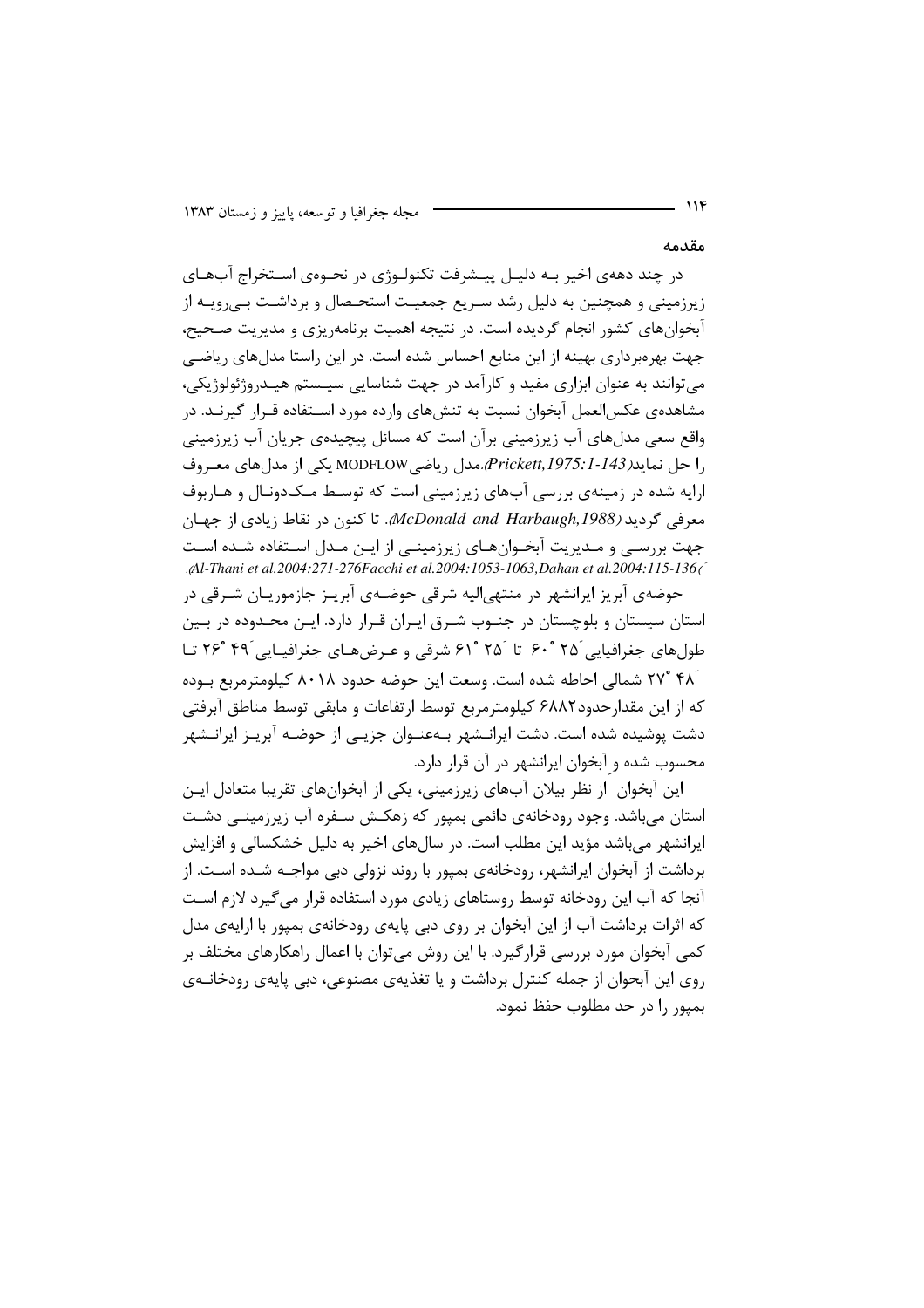متوسط ارتفاع دشت ایرانشهر حدود۶۰۰ متر از سطح دریا است. شیب توپوگرافی از شمال، شرق و جنوب منطقه به طرف مركز دشت مى باشد. اين منطقه با توجه به عرض کم جغرافیایی جزء مناطقخشک محسوب شده و دارایتابستانهای گرم و زمستانهای معتدل می باشد. ریزش های جوی دراین حوضـه کـم و بـسیار نـامنظم اسـت. بـه طـور متوسط حدود ۷۰ درصد بارندگی سالیانه در زمستان و اوایل بهار روی میدهـد، ضـمن اینکه در ماههای تیر و مـرداد متـأثر از جبهـههـای اقیـانوس هنـد نیـز بارنـدگیهـایی بهصورت رگبارهای پراکنده مشاهده می شود. میانگین سالانهی بارندگی ِ دشت ایرانشهر با توجه به آمار ایستگاههای موجود ۹۷/۲ میلیمتر و میزان تبخیر سالانه زیـاد و حـدود ۳۳۴۳ میلیمتر گزارش شده است *(شهابی فرد,۱۳۸۳)*.

از لحاظ زمینشناسی قدیمی ترین سازههایی که در ارتفاعات حاشیه دشت رخنمـون دارند متعلق به دوران دوم می باشند. جنس سازندها از سنگهای رسوبی و سـنگـهـای آذرین درونی و بیرونی بازیک می باشد. حداکثر گسترش تـشکیلات رسـوبی در نـواحی شمالی منطقه و تشکیلات آذرین بیرونی در نواحی شرقی و جنوبی دشـت قابـل رویـت مے باشد *(سازمان زمین شناسی کشور، ۱۳۷۵)*. این ناحیـه تحـت تـأثیر پکـسری حرکـات کوهزایی آلپ قرار گرفته به طوریکه حـداکثر مظـاهر ایـن فعالیــتهـا را مــیتـوان در قسمتهای شمالی ایرانشهر مشاهده نمود. آثار فعالیتهای ولکـانیکی دوران چهـارم در این ناحیه به چشم نمی خورد. در شـکل (۱) نقـشهی زمـینشناسـی محـدودهی مـورد مطالعه نشان داده شده است.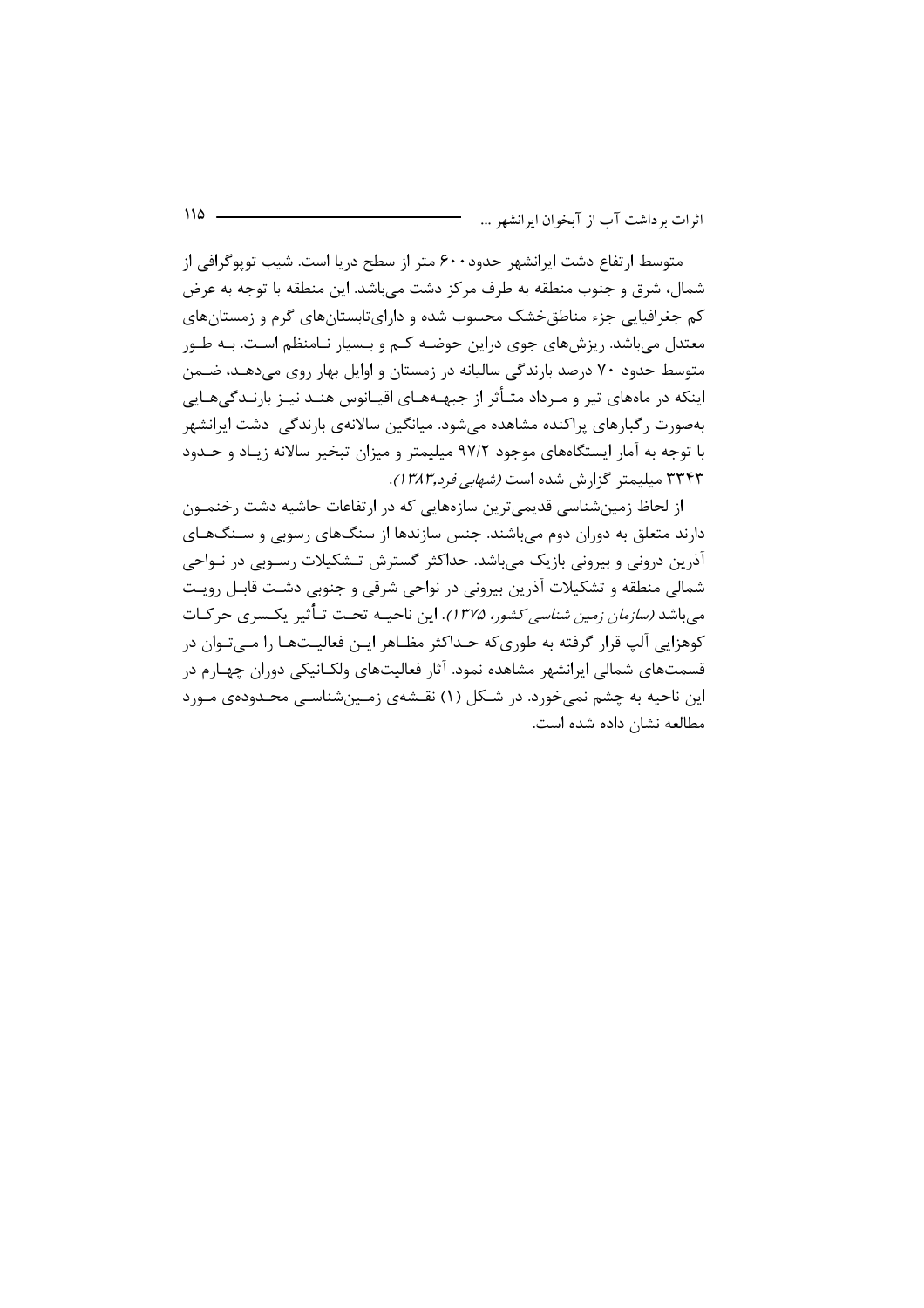

شكل ١: نقشه زمين شناسي منطقه مورد مطالعه

هیدرولوژی و هیدروژئولوژی دشت

مهمترین رودخانهی این منطقه رودخانهی بمیور می باشـد کـه از بـه هـم پیوســتن .<br>رودخانه کارواند<sub>ا</sub> – دامن واقع در شمال منطقه و شاخههای متعدد دیگر تشکیل شـده و در جهت شرقی- غربی جریان مییابد. رودخانهی بمپور زهکش اصلی آبخوان ایرانـشهر میباشد. زهکش این رودخانه در جنوب شرقی ایرانـشهر در ۹ کیلـومتری قبـل از سـد بمیورشروع شده و تا ۲ کیلومتر بعد از سد بمیورادامه دارد.

آبخوان دشت ایرانشهر از نوع آبخوان آزاد میباشد. با توجه به نتایج لوگ چاههای اکتشافی حفر شده می¤وان نتیجه گرفت که هدایت هیدرولیکی رسـوبات دشـت نـسبتاً بالا است و این امر بهنوع آبرفتهای آن بسنگی دارد. این دشت از یکسری مواد آبرفتی

116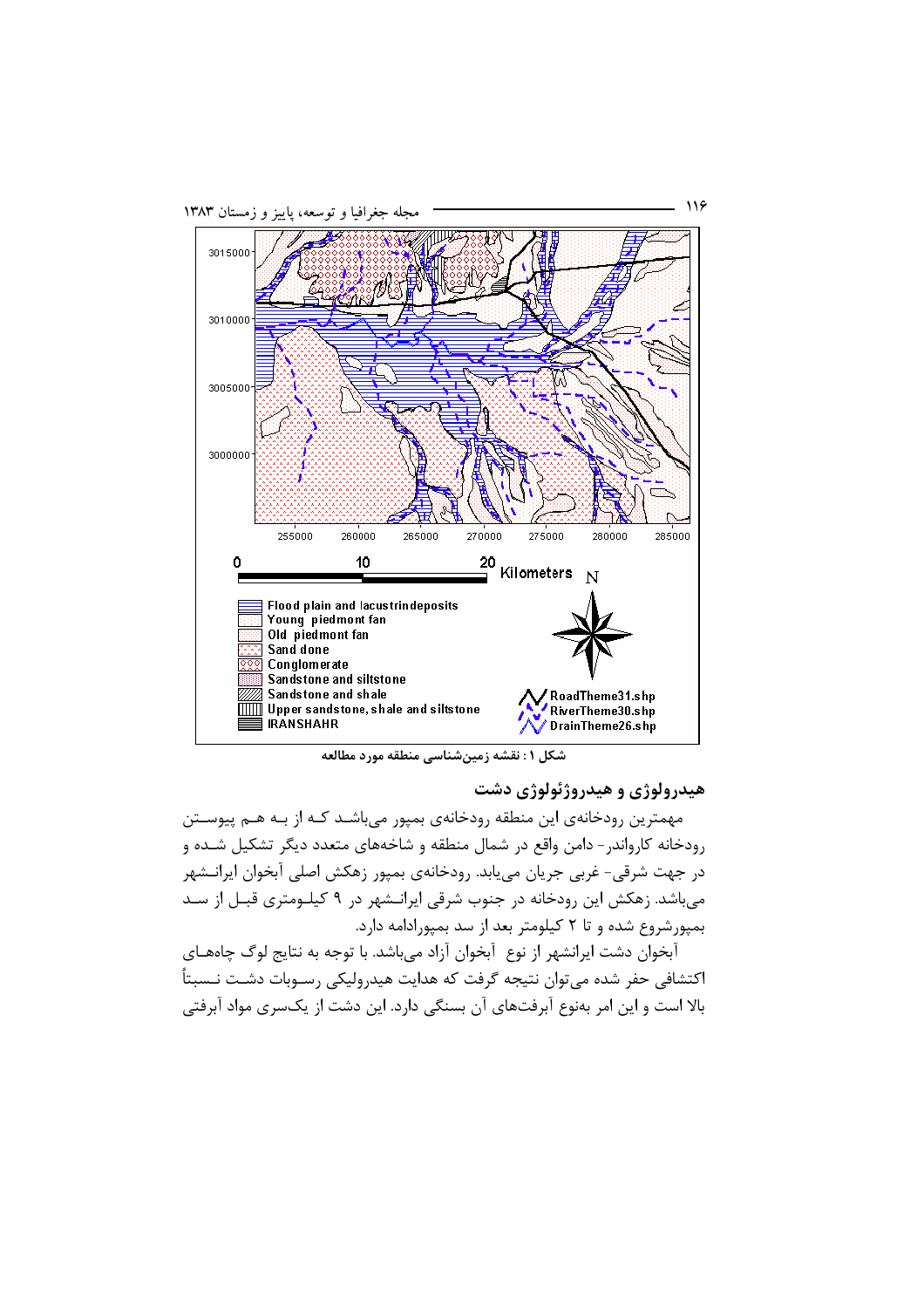نسبتاً دانهدرشت همراه با باندهای متناوب رسـی و ماسـهای و قطعـات سـنگی درشـت تشکیل شده و این مواد حاصل از فعالیتهای رسوبگذاریسیلابی رودخانههای حواشی دشت است. بهطور کلی از سمت شمال شرق و شـرق بـه سـمت غـرب و مرکـز دشـت درصد مواد رسی در آبرفت منطقه افزایش می یابد. عمق سطح آب در شـرق شهرســتان ایرانشهر بین ۵۰-۳۰ متر است که به تدریج بهطرف غرب از عمق آن کاسته مـی شـود و در جنوب بمپور به کمتر از ۱۰ متر میرسد. جهت جریان آبهای زیرزمینی با توجه به نقشهی تراز آبهای زیرزمینی تهیه شده از آمار چاههای پیزومتریک عموماً از شرق بـه سمت غرب مىباشد (شكل ٢).



شکل ۲: نقشه تراز آبهای زیرزمینی تهیه شده از آمار چاههای پیزومتریک در آذر ماه ۱۳۷۸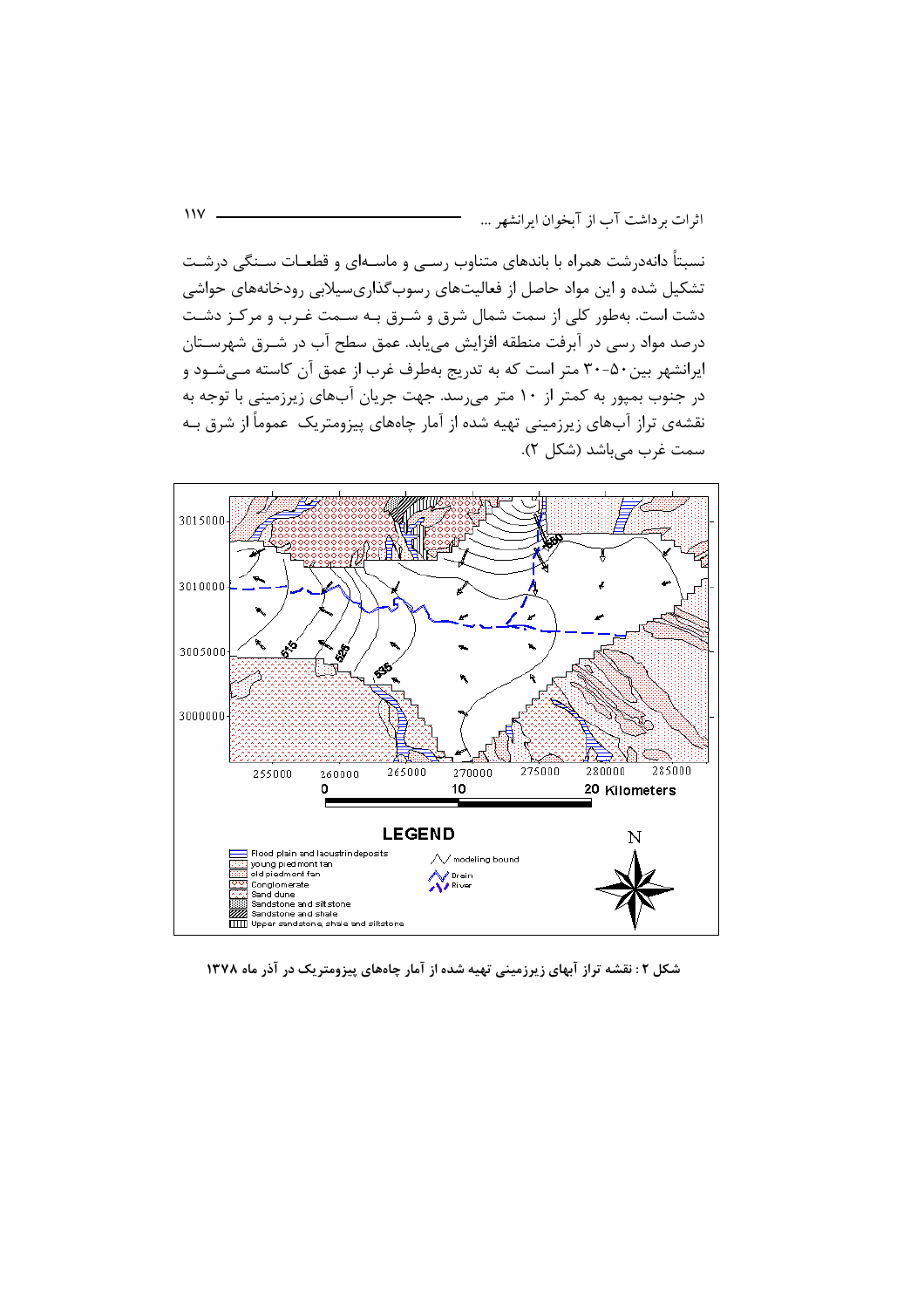طراحي و اجراي مدل

آبخوان ایرانشهر از شمال تا ۳ کیلومتری روستای گنروکا، از جنوب تا ۵ کیلـومتری ارتفاعات جنوبی دشت، از شرق تا ۷ کیلومتری روستای افتر و از غرب تــا ۴ کیلــومتری بمپور ادامه دارد. برای مدلسازی دشت ایرانشهر از مدل عـددی PMWIN MODFLOW که توسط سازمان زمینشناسی ایـالات متحـده تهیـه گردیـده، اسـتفاده شـده اسـت Chiang and Kinzeibach, 2000: 115-136). ابعاد سلول ها نـا برابـر انتخـاب شـده و دارای ۷۷ ستون با عرض ۵۰۰ متر و ۵۲ ردیف با عـرضهـای متفـاوت ۲۵۰ متـری در مرکز و ۵۰۰ متری در بالا و پایین دشت مے باشـد. تعـداد کـل سـلول هـا ۴۰۰۴ عـدد میباشد که از این تعداد ۱۸۳۵ سلول فعال بوده و بقیه سلولها غیر فعال است.تنظیم شرایط مرزی، مرحلهای در طراحی مدل است که تحت تـأثیر خطـای زیـاد قـرار دارد (*Franke et al, 1987*: 15).

مرزهای موجود در محدوده مطالعاتی آبخوان از نوع هیــدرولیکی بـا جریــان معــین مـیباشـند و جریـان ورودی و خروجـی مرزهـا، توسـط چـاههـای تغذیـه و تخلیـه در سلولهای حاشیهای شبیهسازی شدهاند. مقادیر تخلیه و تغذیه توسط بسته نرمافـزاری Well و Recharge و رودخانه بمیور نیز توسط بسته نرم افـزاری Drain شـبیه سـازی شده است.

واسنجي مدل در حالت پايدار و ناپايدار

بهطور کلی واسنجی در حالت پایدار، بهمنظور بهینهسازی پارامتر هدایت هیدرولیکی و رسانایی هیدرولیکی رسوباب کف زهکش بوده شکل(۳) بیانگر مقایسه مقادیر مشاهده شده بار آبی در برابر مقادیرشبیهسازی شده است،در این شکل معیاری برای اندازهگیری خطاهای بین مقادیر مشاهده شده و محاسبهشده می باشد که از آن برای کاهش خطاها در هنگام واسنجی استفاده می شود که در این تحقیق بـرای حالـت مانـدگار *۱۶*۳۰ بـه دست آمده است. شکل (۴) نقشهی همتراز آب زیرزمینی را در دو حالت مشاهده شـده و محاسبه شده نشان می دهد.

بعد از واسنجی کردن مدل در حالت پایدار، واسـنجی در حالـت ناپایـدار نیـز انجـام میشود. در این مرحله سایر ضرایب هیدرو دینامیکی ازقبیـل ضـریب ذخیـره و مقـدار تغذیه بهینه می شود. برای واسنجی مدل در حالت ناپایدار از دادههای سطح آب مربـوط به سال ۷۹–۱۳۷۸ استفاده شده است.

 $\overline{111}$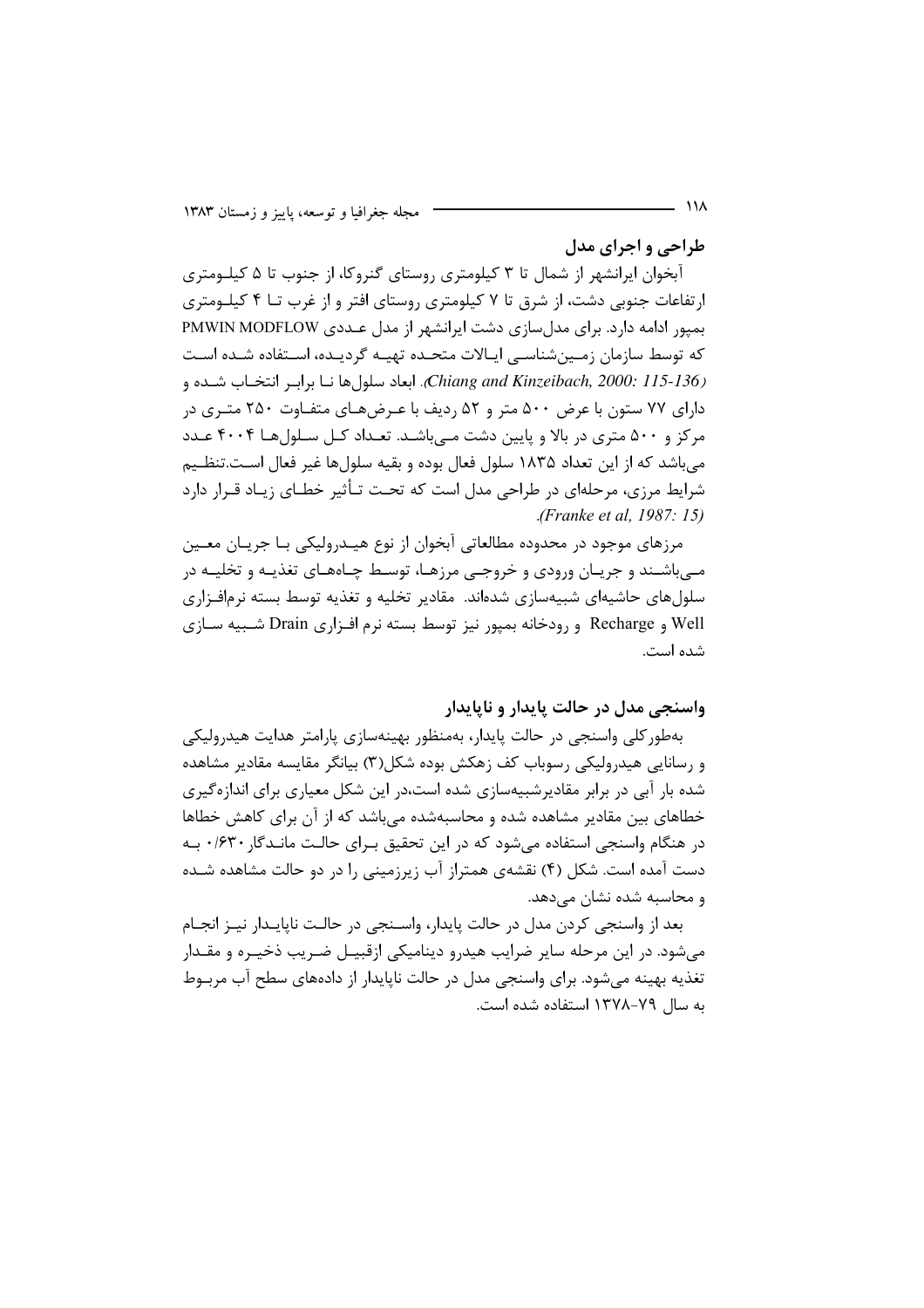

شکل ۳ : مقایسه مقادیر مشاهده شده و واسنجی شده بارهای آبی در چاههای مشاهدهای



شکل ۴: مقایسهی نقشهی همتراز سطح آب زیرزمینی در دو حالت مشاهده شده و شبیهسازی شده در حالت پایدار (آذرماه ۱۳۷۸)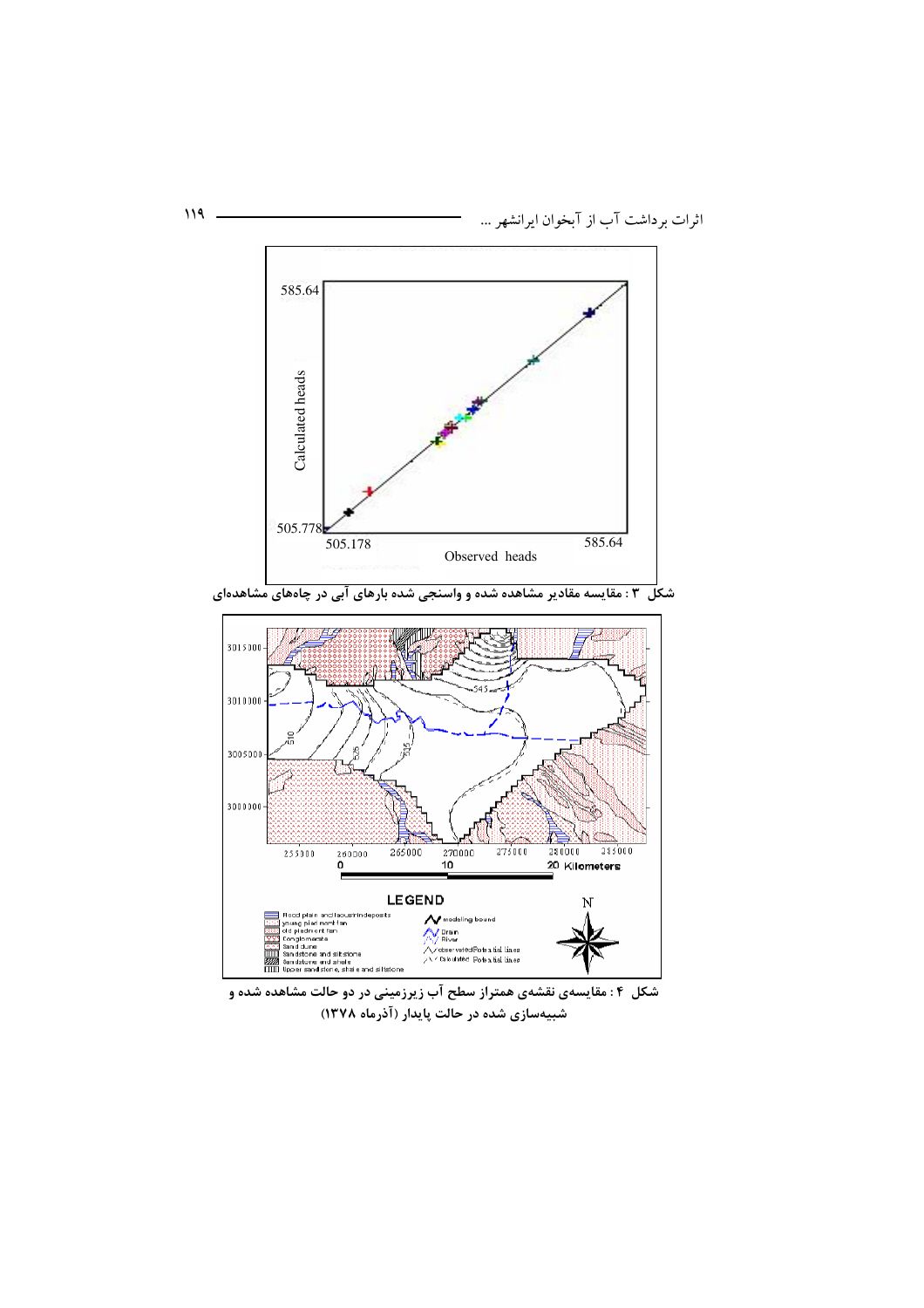تحليل حساسيت

بر اساس این تحلیل مدل بیشترین حساسیت را به تغییر در هدایت هیدرولیکی دارد. بعد از هدایت هیدرولیکی ضریب ذخیره و میزان تخلیه و تغذیه در ردههای بعدی قـرار دارند. هر چه شیب تغییرات بیشتر باشد حساسیت مدل نسبت به آن تغییـرات بیـشتر است در نتیجه میتوان با تغییر اندک در پارامترهایی که حساسیت زیادی دارند مدل را به درستی واسنجی نمود. در شکل (۵) میزان حساسیت مـدل بـه پارامترهـای مختلـف نشان داده شده است.

مقایسهی هیدروگراف واحد مشاهده شده و محاسبه شده

در شکل (۶) مقایسهی هیدروگراف واحد مشاهده شده وشبیهسازی شده منطقه مورد مطالعه از دی ماه ۱۳۷۸ لغایت آذر ماه ۱۳۸۰ نشان داده شده است. همان طوری کـه در این شکل مشخص شده، دو هیدروگراف تطابق نسبتاً قابل قبولی را نشان میدهنــد کــه نشان،دهندهی شبیهسازی رفتار کلی آب زیرزمینی میباشد.



(الف)

 $\mathcal{N}$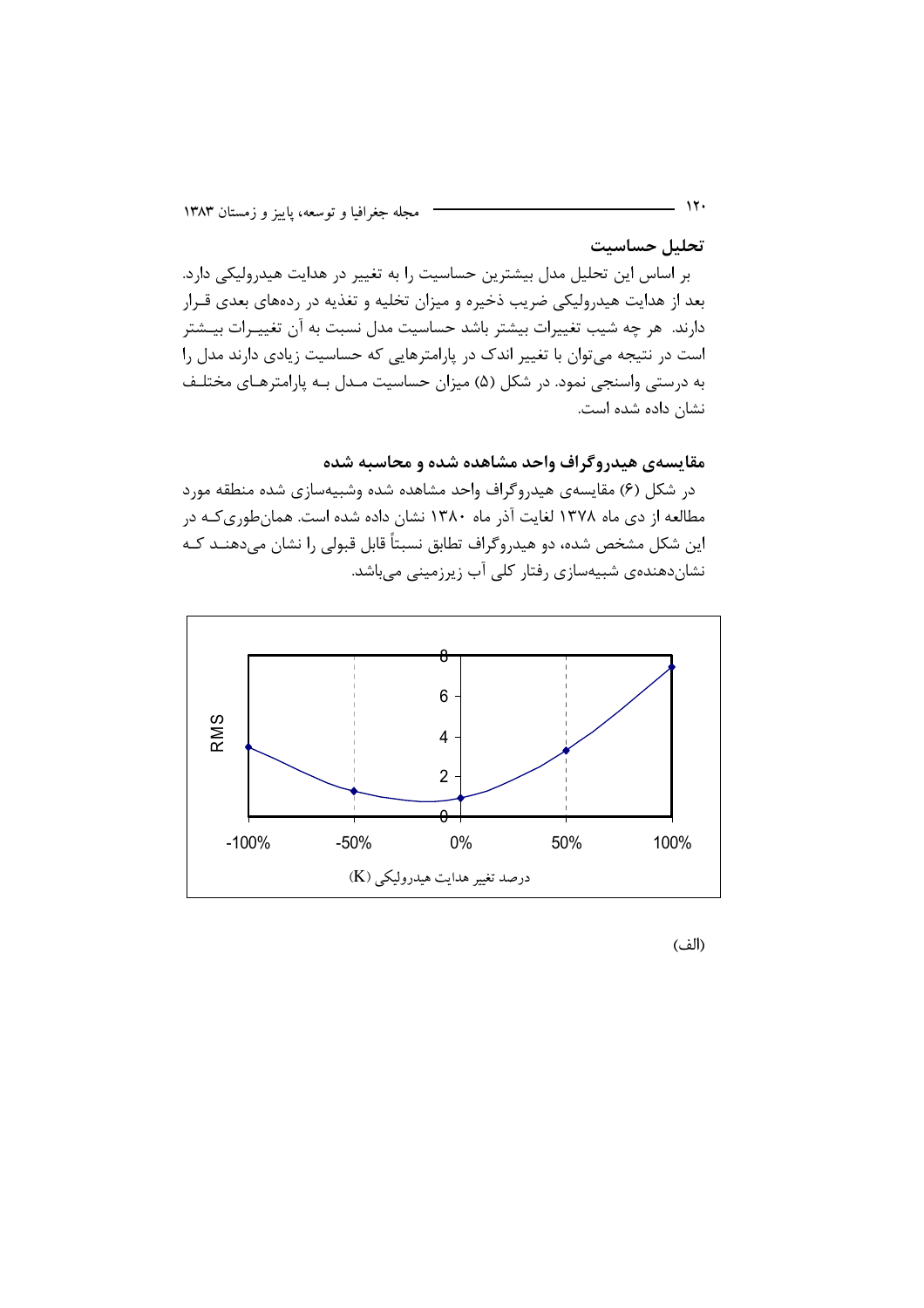

شكل ۵ : تحليل حساسيت، الف) هدايت هيدروليكي، ب) ضريب ذخيره، تغذيه و تخليه



شکل ۶: مقایسهی هیدروگراف واحد مشاهدهای و شبیه سازی شدهی آبخوان از دی ماه ۱۳۷۸ تا آذرماه ۱۳۸۰

اثرات برداشت آب بر روی دبی پایهی رودخانه

مهمترین مشکل موجود در این راه، عدم دسترسی به استرسهای وارده بـه آبخـوان در آینده است. به طور مثال میزان تغذیهی سیستم از طریق بارندگی و میزان برداشت از چاهها از این گونه استرسها میباشد(جدول ۱). بـه همـین منظـور بـا در نظر گـرفتن شرایط متفاوت بارندگی و برداشت، پیش بینی دبی پایهی رودخانـه بـه مـدت دو سـال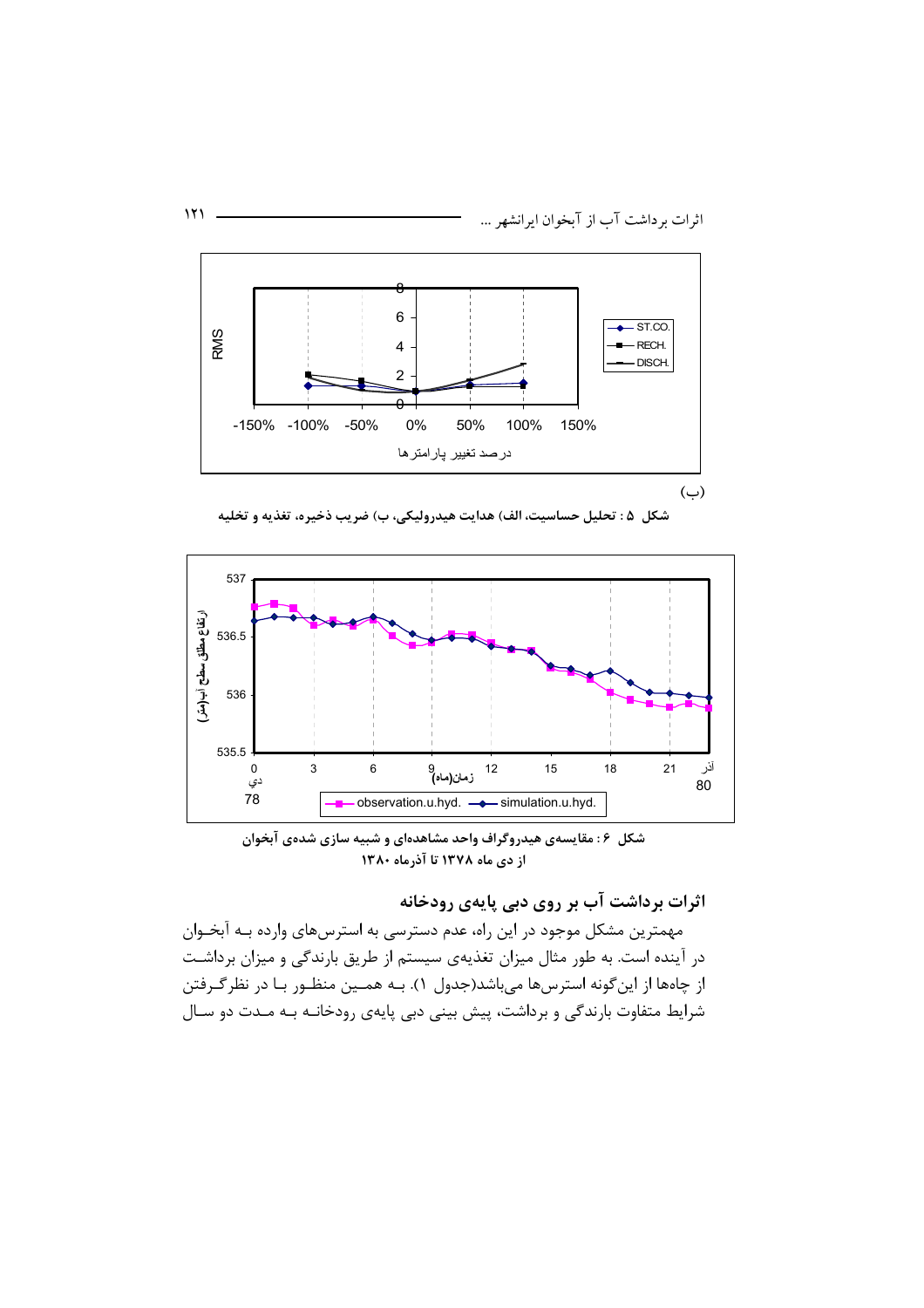(آذر ماه ۸۳ لغایت آذر ماه ۸۵) انجام گرفته تا بتوان به نتایج قابل قبولی دسـت یافـت که در ذیل توضیح آنها ارایه شده است.

| شرایط برداشت از چاهها        | شرایط آب و هوایی دشت ایرانشهر |
|------------------------------|-------------------------------|
| برداشت روند كنونى            | افزایش ۵۰ درصدی بارندگی       |
|                              | بارندگی متوسط                 |
|                              | کاهش ۵۰ درصدی بارندگی         |
|                              | نبود بارندگی                  |
| برداشت دو برابر برداشت کنونی | افزایش ۵۰ درصدی بارندگی       |
|                              | بارندگی متوسط                 |
|                              | کاهش ۵۰ درصدی بارندگی         |
|                              | نبود بارندگی                  |

جدول ۱: استراتژیهای وارده به آبخوان

- شرایط روند کنونی برداشت و افزایش ۵۰ درصدی بارندگی

در شکل (۷) نتایج حاصل از ایـن واسـنجی بـه صـورت نمـودار ارایـه شـده اسـت. همانطور که در شکل (۷) مشاهده میگردد دبی رودخانه در پایان دوره به مقدار قابـل توجه ۱/۱ متر مکعب بر ثانیه رسیده است.



شکل ۷ : نمودار تغییرات دبی پایه رودخانه نسبت به زمان در شرایط روند کنونی **برداشت و افزایش۵۰ درصدی بارندگی**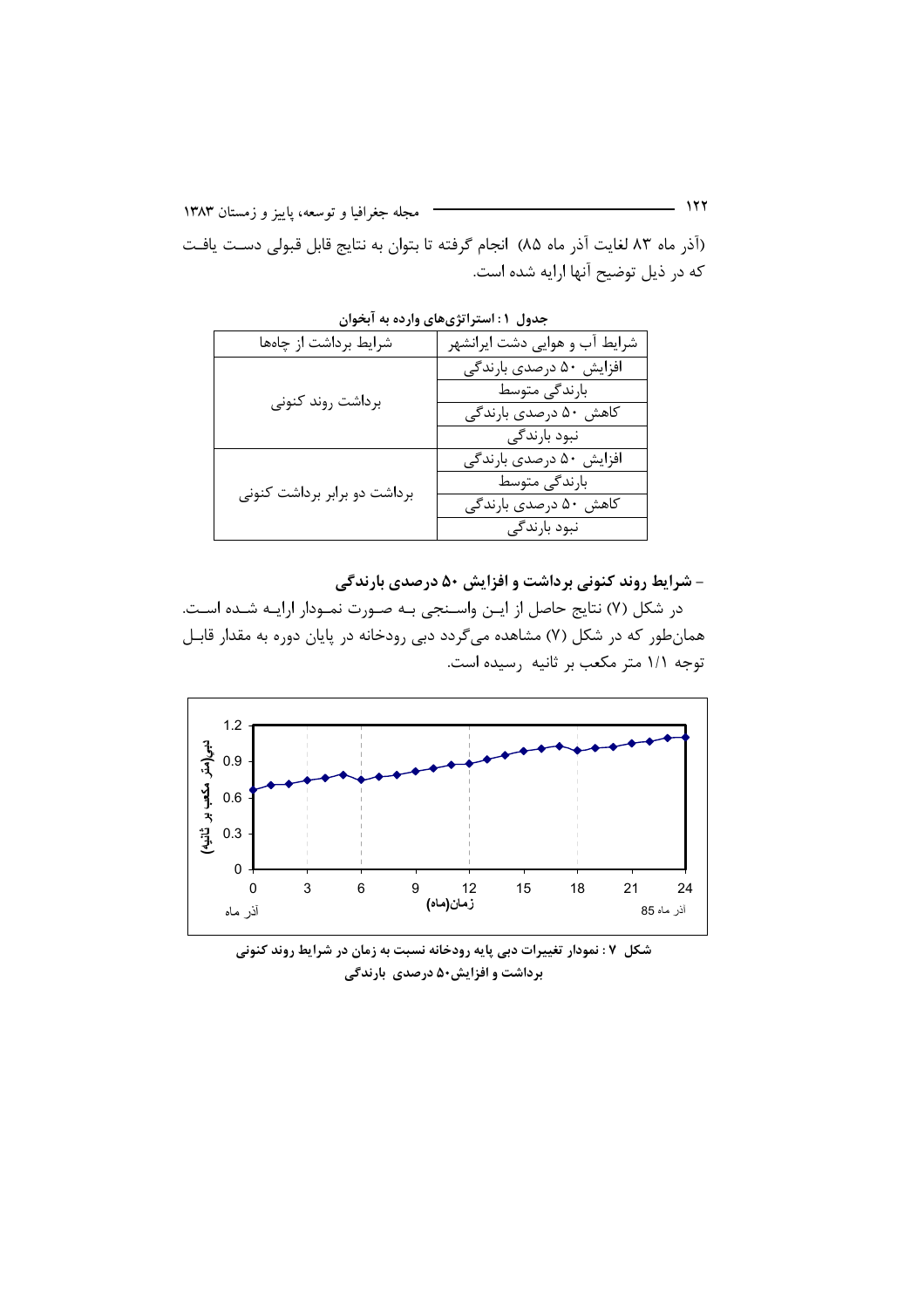- شرایط برداشت روند کنونی و متوسط بارندگی

شکل (۸) نتایج حاصل از این واسنجی را به صورت نمودار نشان میدهد. همانطور که در شکل (۸) مشاهده میگردد نه تنها کاهش دبی پایه مـشاهده نمـیگـردد بلکـه رونــــد تقریباً افزایشی در دبی پایه رودحانه نیز مشاهده می5ردد.



شکل ۸ : نمودار دبی پایه رودخانه بمیور در شرایط متوسط آب و هوایی و روند کنونی برداشت

− شرایط روند کنونی برداشت و کاهش۸۰ درصدی بارندگی در شکل (۹) نتایج حاصل از این مرحله نشان داده شده است. همانطوری کـه در ایـن شکل مشاهده میگردد در ماههای اول کاهش دبی پایه وجـود دارد ولـی بعـد از آن بـه متوسط حدود ۰/۳۵ متر مکعب در ثانیه رسیده است.



شکل ۹: نمودار تغییرات دبی پایهی رودخانه نسبت به زمان در شرایط کاهش ۵۰ درصدی بارندگی و روندکنونی برداشت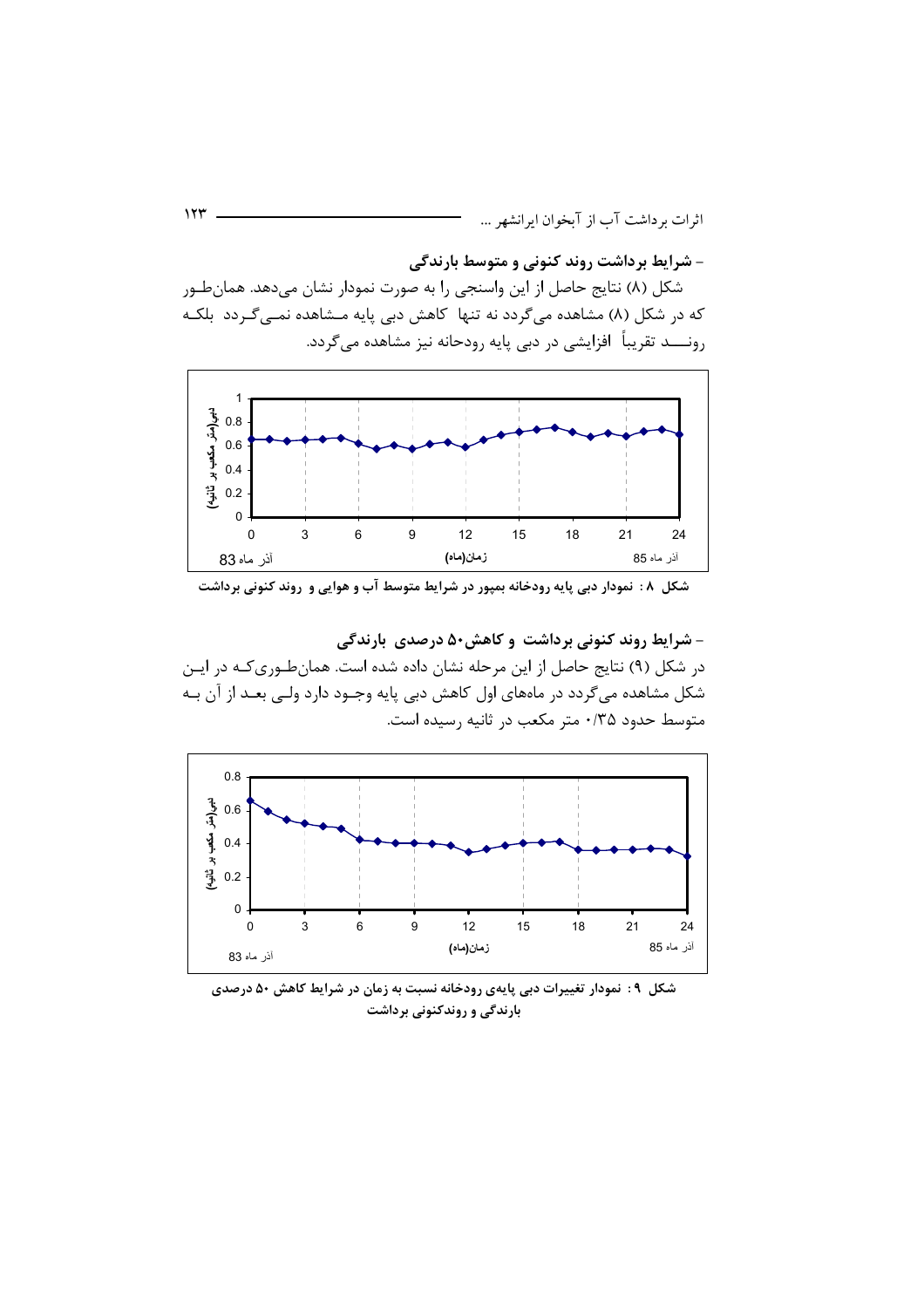- شرایط برداشت روند کنونی و فقدان بارندگی در شکل (۱۰) نتایج حاصل از شرایط برداشت با رونـد کنـونی و بـدون بارنـدگی نـشان داده شده است. همانطوری که ملاحظه می گردد در ماههای اول کاهش دبی پایه وجود دارد ولی بعد از آن متوسط حدود ۰/۳ متر مکعب در ثانیه مشاهده میگردد.



شکل ۱۰: نمودار تغییرات دبی پایهی رودخانه نسبت به زمان در شرایط فقدان بارندگی و روند کنونی برداشت

- شرایط برداشت دو برابر و افزایش ۵۰ درصدی بارندگی

نتايج حاصل از واسنجي براي برداشت دوبرابر رونـد كنـوني و افـزايش بارنـدگي بـه میزان ۵۰ در صد به صورت نمودار شکل (۱۱) نشان داده شـده اسـت. همـانطـور کـه مشاهده میگردد دبی رودخانه در پایان دوره به مقدار تقریباً ثابت ۰/۱۴ متر مکعب بـر ثانيه كاهش يافته است.



شکل ۱۱: نمودار تغییرات دبی پایهی رودخانه نسبت به زمان در شرایط افزایش ۵۰ درصدی بارندگی و برداشت دو برابر برداشت کنونی

124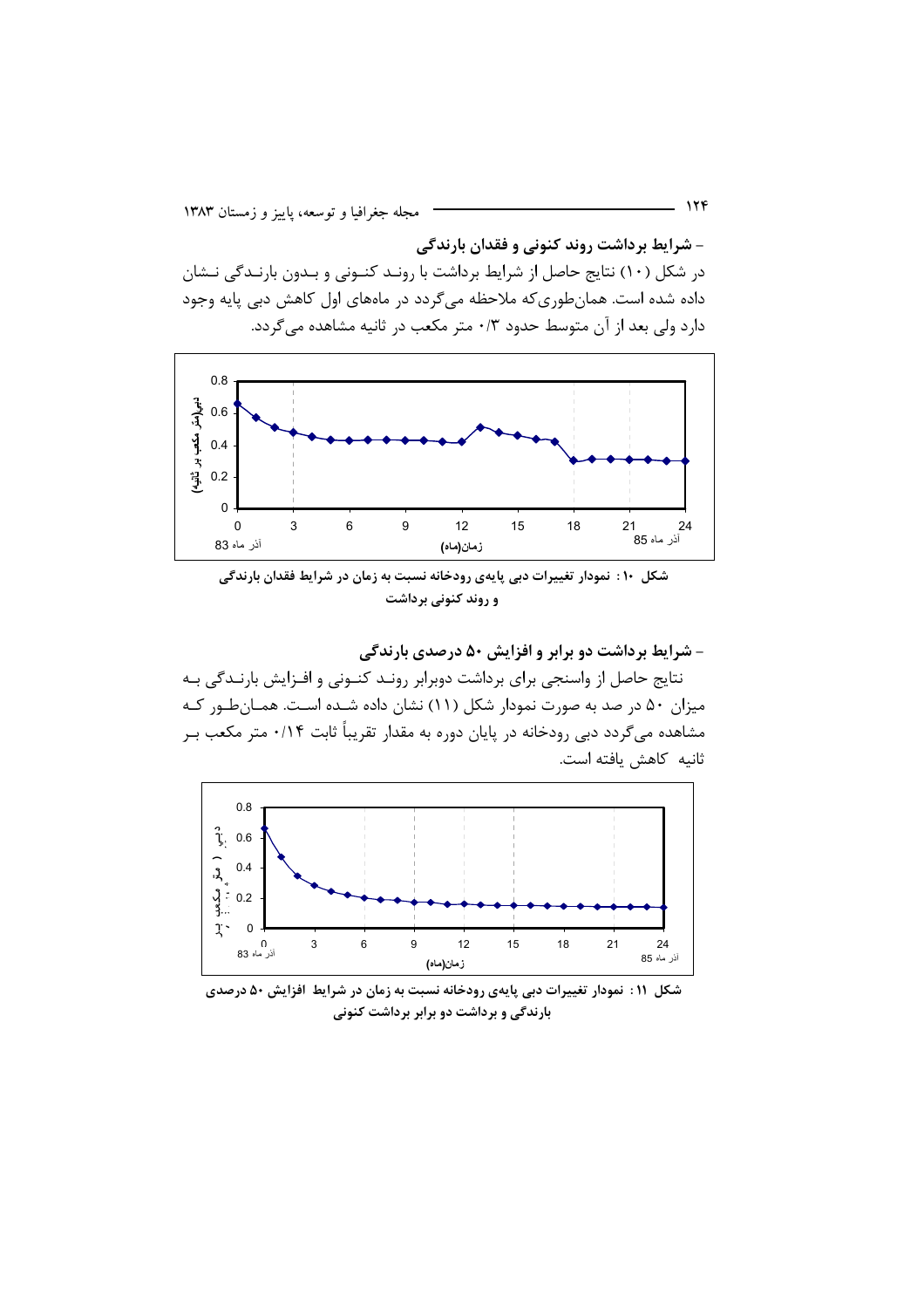– شرایط متوسط آب و هوایی، برداشت دو برابر برداشت فعلی

شکل (۱۲) نتایج حاصل از این مرحله را نشان میدهـد. همــانطـوریکـه ملاحظـه میگردد در ماههای اول افت بسیار شدید بوده بعد از آن روند افت کاهش پیـدا کــرده و در نهایت به مقدار ۰/۰۶ متر مکعب بر ثانیه رسیده است.



شکل ۱۲ : نمودار دبی پایهی رودخانهی بمپور نسبت به زمان در شرایط متوسط **بارندگی و دو برابر برداشت کنونی** 

**&, J, 50)+ # 6+ 57 # F
 7 -** در شکل (۱۳) نتایج حاصل از شرایط دو برابر برداشـت کنــونی و کــاهش۵۰ درصــدی بارندگی نشان داده شده است. همانطوریکه ملاحظه میشود در ماههای اول با کاهش دبی پایه ولی بعد از آن دبی به متوسط حدود ۰/۰۳ متر مکعب در ثانیه رسیده است.



**&, J, 50 )+ F
 7 , ! \* 5 \*0#, \*
9 C Y , . :13 V-7** و برداشت دوبرابر برداشت کنونی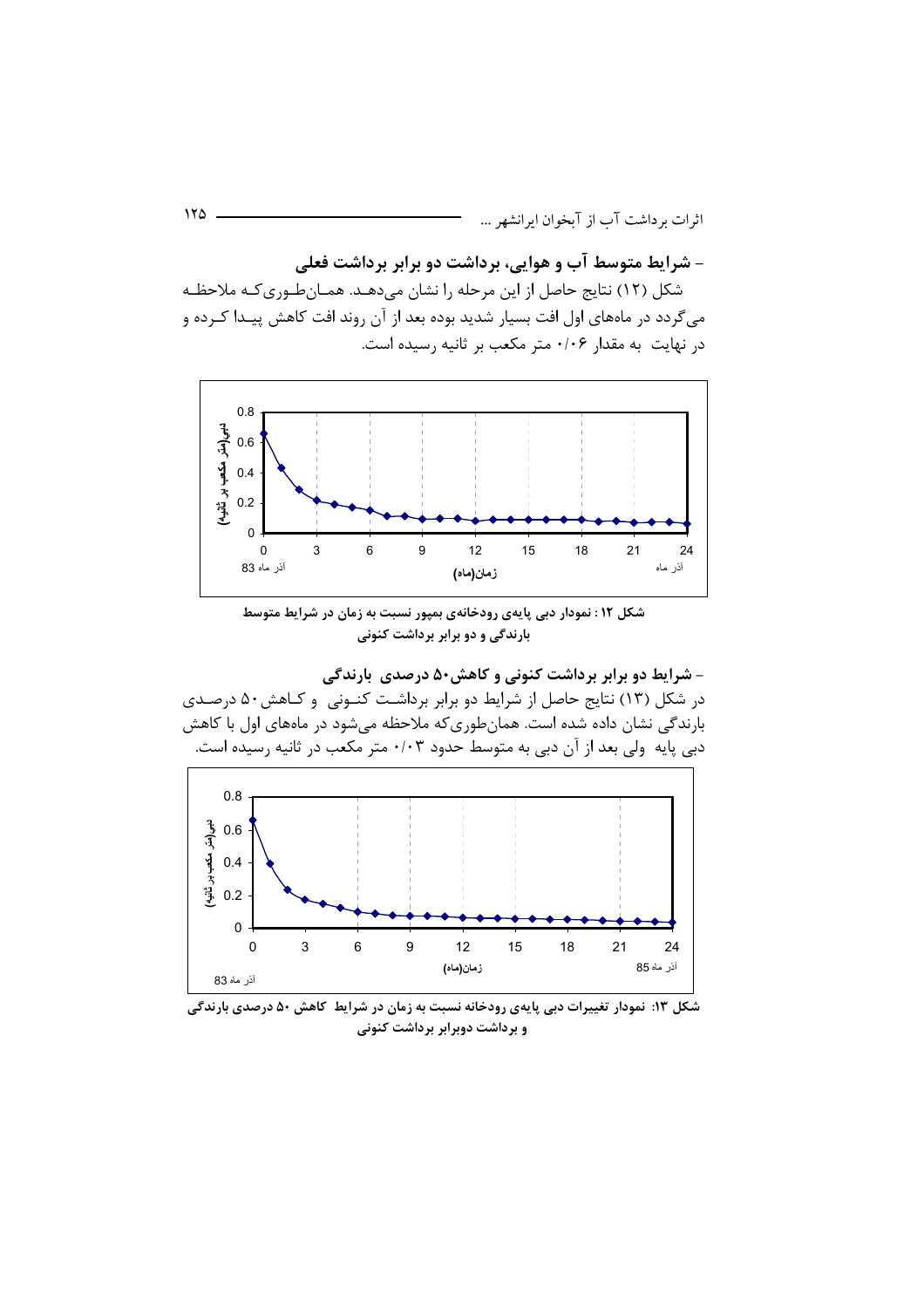- شرایط بدون بارندگی و برداشت دو برابر برداشت کنونی در شکل (۱۴) نتایج حاصل از شرایط بدون بارندگی و برداشت دو برابر برداشت کنونی نشان داده شده است. همانطوری که ملاحظه می گردد در ماههـای اول کـاهش شـدید دبی پایه و بعد این کاهش با روند کمتری ادامه داشته و تا بالاخره در تیـر مـاه ۸۵ بـه مقدار تقریباً صفر رسیده و دبی پایه رودحانه قطع گردیده است.



شکل ۱۴: نمودار تغییرات دبی پایهی رودخانه نسبت به زمان در شرایط بدون بارندگی و دو برابر برداشت کنونی

با بررسے موارد بالا مشخص مے شود که برداشت از چاهھـا و بارنــدگے دو عامــل اصــلى تأثیر گذار بر روی دبی پایه٫ودخانه هستند.کاهش بارندگی و یا افزایش برداشت از چاهها باعث كاهش ٍ دبي يايه رودخانه شده است. اگر اين دو عامل با يكديگر بر سيستم اعمال گردند باعث وارد آمدن صدمات جبرانناپذیری بر دبی رودخانه خواهد شد، بهطوری کـه بعد از مدتی خشک شدن دبی پایه اتفاق حواهد افتاد. همچنین در مواردی که برداشت بیش از حد باشد، کاهش دبی پایه به حدی خواهد بود که دیگر بارندگی نیز جبران این کاهش را نخواهد کرد. علاوه بر موارد بالا اثـرات برداشـت از چـاههـا در موقعيـتهـاى مختلف موردبررسی قرار گرفت و در نهایت این نتیجه مشاهده گردید که اثر برداشت از چاههای نزدیک زهکش (رودخانه) به مراتب بیشتر از دیگر جاهها می باشد.

بررسی تغذیهی مصنوعی در دشت برای تقویت دبی پایهی رودخانه

با توجه به این که آب رودحانه بمیـور تـأمین کننـده آب مـورد نیـاز جهـت مـصارف کشاورزی و شرب ۱۳ روستا در منطقه میباشد، کاهش یا قطع دبی پایهی این رودخانه باعث خسارات جبراننایذیر و تغییرات زیست محیطی گستردهای در منطقه خواهد شد.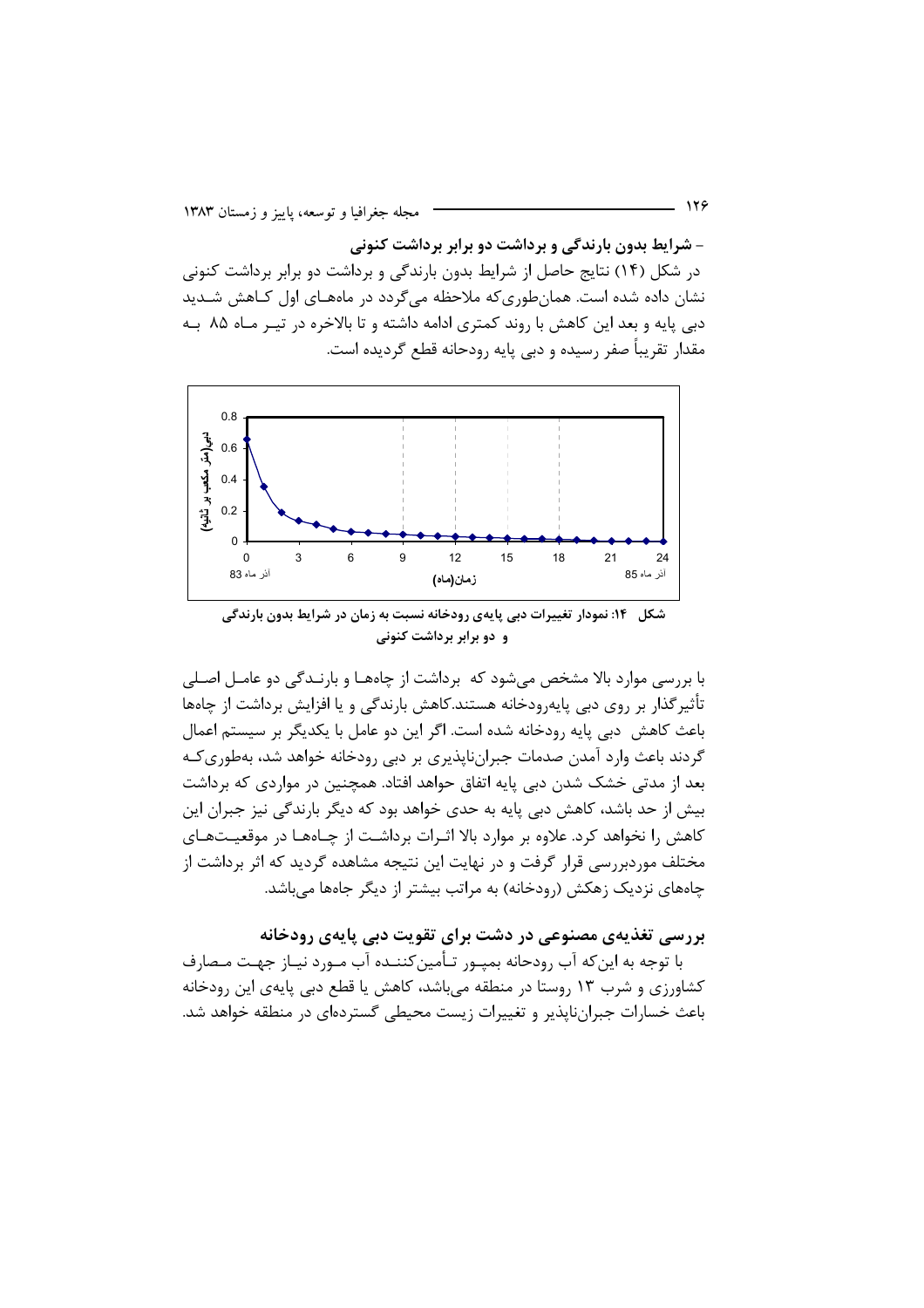لذا جهت حفظ و صیانت از این رودحانه تغذیهی مصنوعی آبخوان با توجـه بـه شـرایط موجود باید مورد توجه قرار گیرد. از آذرماه تا فـروردینِمـاه و همچنـین در تیرمـاه، در رودخانه مقداری آب جاری است که کل آن مورد استفاده قـرار نمـی5یـرد و در نتیجـه می توان از آن جهت تغذیه مصنوعی آبخوان برای بهبود دبی پایـهی رودجانـه اســتفاده نمود. میزان روانآب در ماههای آذر، دی و تیر بهطور یکسان ۱۲۹۶۰۰۰ متر مکعب در ماه میباشد. این میزان در بهمن و اسفندماه بـه ۱۰۳۶۸۰۰۰ متـر مکعـب در هـر مـاه می رسد.کل آبی که برای تغذیهی سالانه منظورگردیده برابر با ۲۴۶۲۴۰۰ متـر مکعـب می باشد که در محدودهای به مساحت یک کیلومتر مربع اعمال خواهد شد.

 $111$ 

با توجه به بررسیهای مقدماتی استفاده از لوگ چـاههـای مـشاهدهای حفـر شـده، مناطقی که دارای رسوبات ماسه بادی تا عمق حدود ۲۰ متری و عدم وجود طبقـات بـا نفوذيذيري كم تا سطح ايستابي مي باشند بـه عنـوان بهتـرين گزينــههـا جهـت تغذيــه مصنوعی در نظر گرفته شده اند. مقدار نفوذ در محدودههای تغذیه حـدود یـک متـر در روز است و تأسیساتی که برای تغذیه مصنوعی لازم است هزینه زیادی ندارد. در نتیجـه سه منطقه در حول وحوش این چاهها به عنوان مناطق پیشنهادی تغذیه بـه مـدل داده شده است که در نهایت با توجه به نتایج حاصله محدودهی مشخص شده در شـکل ۱۵ با توجه به این که باعث تقویت دبی پایه شده و از طرفی شیب توپوگرافی در این ناحیــه مناسب بوده، به عنوان بهترین گزینه برای تغذیهی مصنوعی معرفی گردید (شکل ۱۵).

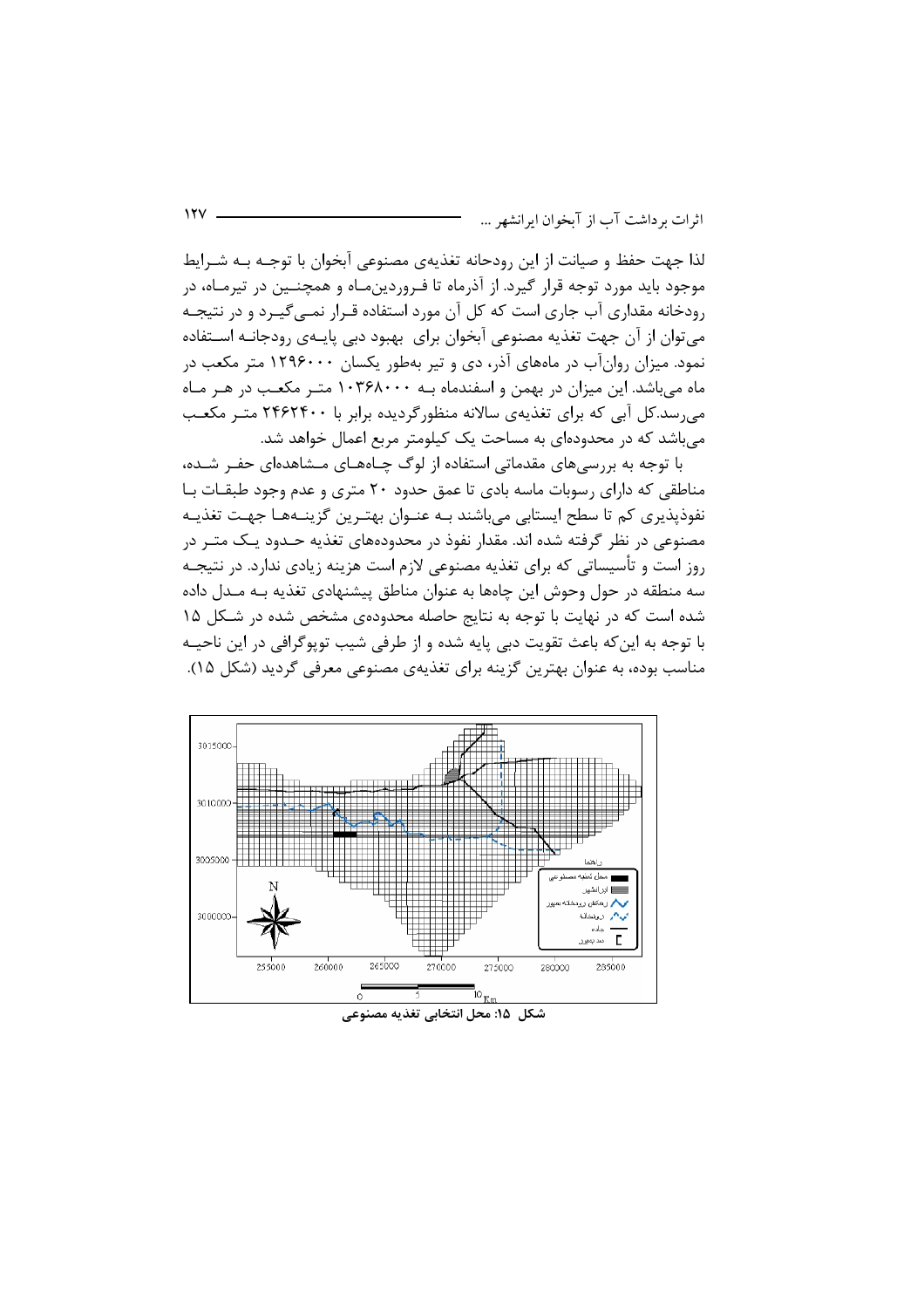نتيجەگيرى

با توجه به یافتههای این تحقیــق مهمتـرین نتـایج بــه دســت آمــده بــه شــرح زیــر مے باشند:

۱- به طور کلی آبخوان ایرانشهر از نظر وضعیت بهرهبرداری در حد تقریباً متعادل بوده، وجود زهکش بميور مؤيد اين مطلب است. به منظور حفظ دبي پايهي رودخانهي بميور که تأمینکننده آب ۱۳ پارچه آبادی بـوده و در خشکـسالیِهـای اخیـر نیـز مقـدار آن كاهش يافته است، لزوم شناسايي دقيق خصوصيات هيدروژئولوژيكي آبخوان و مــديريت آن در جهت حفظ دبی پایه رودخانه ضروری به نظر می رسد.

۲- نتایج مدل تهیه شده برای آبخوان نشان میدهد که کاهش دبی پایه کـاملاً وابـسته به نزولات جوی بوده و برداشت با روند فعلی بر روی آن اثر قابل ملاحظهای ندارد ولـی در صورتی که برداشت از حد معمول بیشتر شود مثلاً به دو برابر مقـدار کنــونی برســد، دیگر بارندگی در حد متوسط دشت نیز جبران کاهش دیی پایه را نکرده نهایتـاً موجـب خشک شدن رودخانه مے شود.

۳- تأثیر افزایش برداشت تا دوبرابر برداشت کنونی، در مناطق نزدیـک زهکـش اثـرات جبرانناپذیری به دبی پایه وارد کرده باعث خشک شدن آن میگردد، در صورتی کـه این افزایش برداشت در مناطق شرقی و میانی دشت باعث کـاهش دبـی پایـه تـا حـد تقريباً ٣/٠ متر مكعب بر ثانيه ۖ ميشود.

۴- جهت بهبود دبي پايه رودخانه، تغذيــه مــصنوعي آبخــوان بــه وســيلهي آب اضــافي رودخانه در برخی ماهها به عنوان یکی از راهحلهای مناسب پیشنهاد می گردد. در ایــن خصوص انتخاب گزینهی مناسب برای تغذیــه از جملــه عوامــل مهــم در جهــت تــأثیر بهینهی تغذیهی مصنوعی روی دبی پایه می،باشد. از نظر زمانی ماههای آذر، دی، بهمن، اسفند و تیرماه بهترین ماهها برای این منظور میباشند، زیرا با توجه بـه متوسـط دبـی رودخانه در ۱۰ سال اخیر، در این زمانها مقداری آب در رودخانه جاری است که مـورد استفاده قرار نمی گیرد در نتیجه می توان از این آب برای تغذیــه اســتفاده نمــود. از نظــر مكـاني ِ محـدوده تغذيــه در جنــوب رودخانــه انتخــاب گرديــد زيــرا ايــن محــدوده از نقوذپذیری، شیب توپوگرافی و خصوصیات زمینشناسی مناسب برخوردار است.

## تشکر و قدردانی

نویسندگان این مقاله برخود لازم میدانند تا از شرکت سهامی آب منطقهای سیـستان و بلوچستان، خصوصاً معاونت مطالعات پایه منابع آب و کارشتاسان مربوطه و همچنــین کارشناسان دفتر ایرانشهر به دلیل حمایت مالی و همکاری صمیمانه تشکر نمایند.

- 178